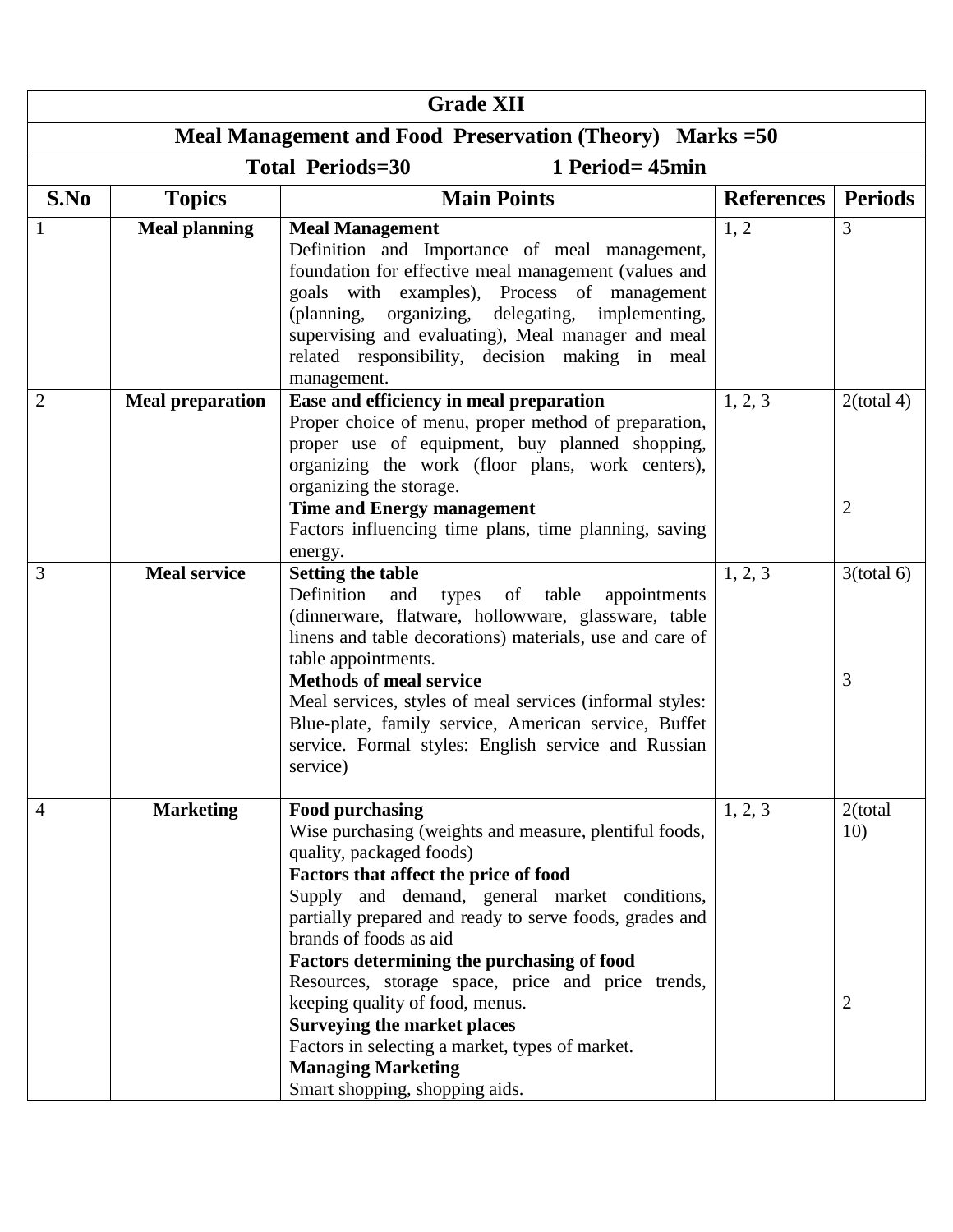|   |                           | <b>Buying Protein rich foods</b><br>Definition of meat, types of meat, choosing beef cuts,<br>choosing poultry, choosing fish.<br><b>Buying Fruits and Vegetables</b><br>Introduction of Fruits and vegetables, fresh fruits, fresh<br>vegetables, frozen and canned vegetables and fruits.<br><b>Buying Grains and grain products</b>                                                                                                                                                                                                                                                 |      | $\overline{2}$                  |
|---|---------------------------|----------------------------------------------------------------------------------------------------------------------------------------------------------------------------------------------------------------------------------------------------------------------------------------------------------------------------------------------------------------------------------------------------------------------------------------------------------------------------------------------------------------------------------------------------------------------------------------|------|---------------------------------|
|   |                           | Introduction of grains and grain products, breads and<br>flour, breakfast cereal, rice, pasta (semolina products).                                                                                                                                                                                                                                                                                                                                                                                                                                                                     |      | $\overline{2}$                  |
|   |                           |                                                                                                                                                                                                                                                                                                                                                                                                                                                                                                                                                                                        |      | $\overline{2}$                  |
| 5 | <b>Sanitary practices</b> | Food spoilage<br>Definition of food spoilage, definition and examples of<br>perishable, semi-perishable and non-perishable foods,<br>Factors that cause food spoilage: Natural decay<br>(moisture loss, the action of enzymes), Contamination<br>by microorganisms (bacteria, moulds), Other sources of<br>food contamination (chemicals, radiation, pollution).<br><b>Hygienic practices</b><br>hygienic practices in the handling and preparation of<br>food (personal hygiene, food purchase, food storage at<br>home, kitchen hygiene, waste disposal)                             | 1, 4 | $2$ (total 4)<br>$\overline{2}$ |
| 6 | <b>Preservation</b>       | <b>Preservation</b><br>Definition and advantages of preservation, aims of<br>preservation, methods of preservation:<br>heating<br>(pasteurization and sterilization), removal of moisture<br>(sun drying, commercial drying: conventional, vacuum,<br>freeze), removal of air (vacuum packaging, modified<br>atmospheric packaging), reduction of temperature<br>(refrigeration and freezing), addition of chemical<br>preservative, irradiation, preservative products: jelly,<br>jam, marmalade, preserves, conserves, chutney, pickle,<br>relishes, functions of basic ingredients. |      | 3                               |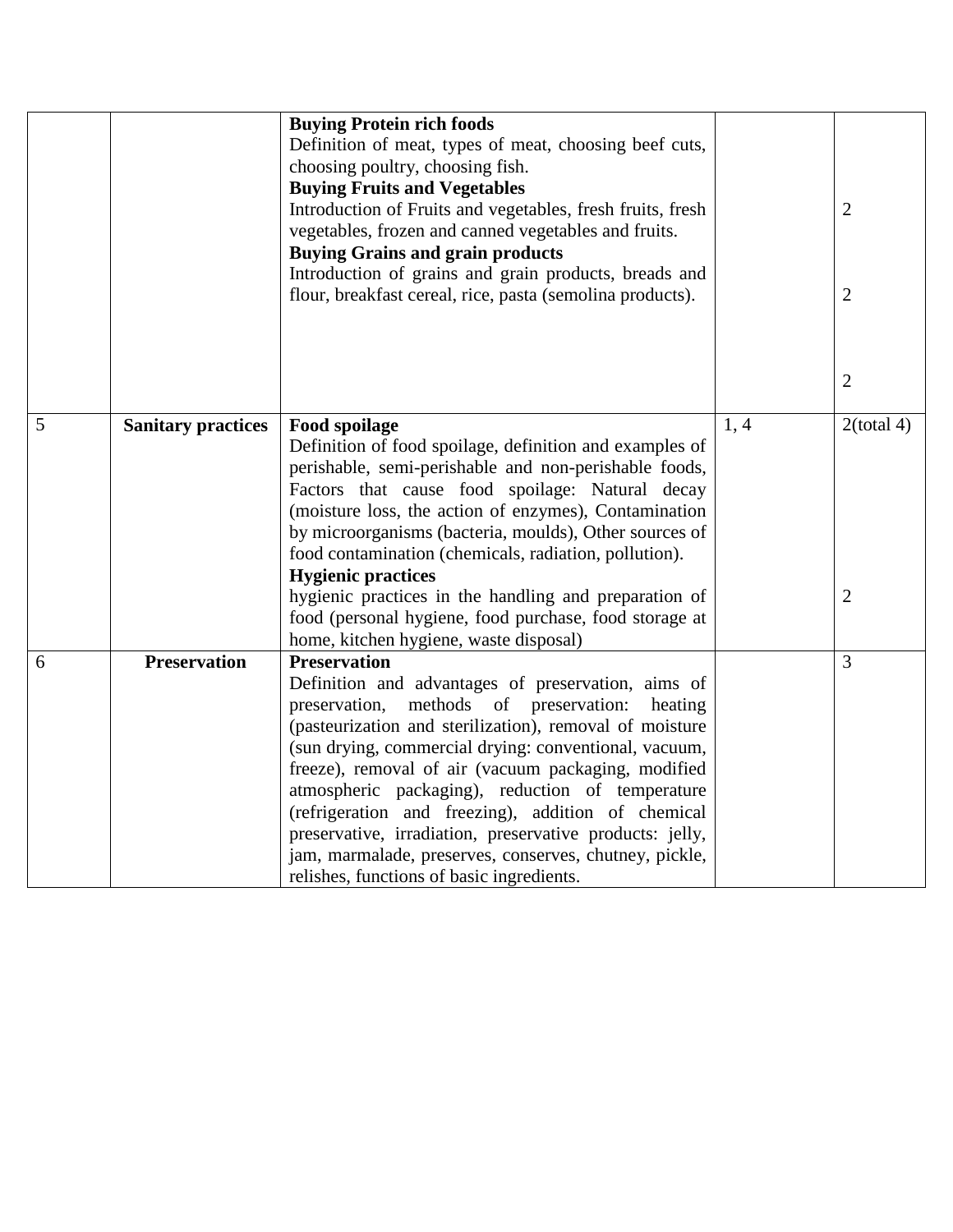## **BOOKS RECOMMENDED**

- 1. Margaret McWilliams, Fundamentals of meal management, 4<sup>th</sup> Edition, Pearson Education, 2005.
- 2. Justin and Rust, Foods, Houghton Mifflin Company, 1967.
- 3. Faye Kinder, Meal management, Macmillan publishing company, 1978.
- 4. Anita Tull, Food and Nutrition, Oxford university press, 1987.
- 5. N. Soriano, A guide to meal management and table services, Rex Book store, 2004.
- 6.Helen Kowlatuk and Alice O kopan, Food for today, Chas. A. Bennett Co. Inc., 1999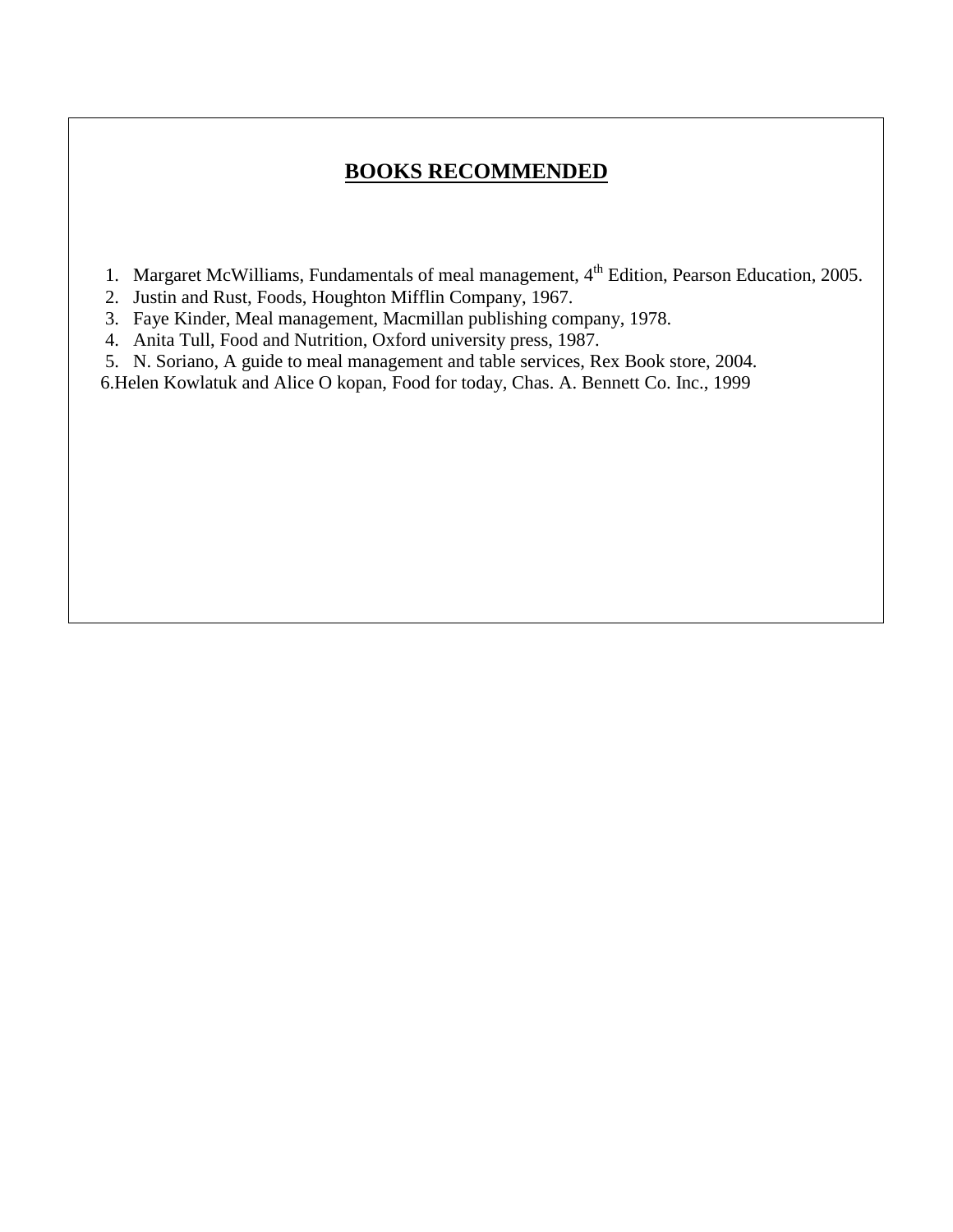| <b>Grade XII</b> |                                            |                                                                                                                                                                                                                                                                                                                                                                                                                               |                                      |                |  |  |  |  |  |  |  |
|------------------|--------------------------------------------|-------------------------------------------------------------------------------------------------------------------------------------------------------------------------------------------------------------------------------------------------------------------------------------------------------------------------------------------------------------------------------------------------------------------------------|--------------------------------------|----------------|--|--|--|--|--|--|--|
|                  |                                            | Meal Management and Food Preservation (Practical) Marks = 25                                                                                                                                                                                                                                                                                                                                                                  |                                      |                |  |  |  |  |  |  |  |
|                  | <b>Total Periods=84</b><br>1 Period= 45min |                                                                                                                                                                                                                                                                                                                                                                                                                               |                                      |                |  |  |  |  |  |  |  |
| S.No             | <b>Topics</b>                              | <b>Main Points/Procedure</b>                                                                                                                                                                                                                                                                                                                                                                                                  | <b>References</b>                    | <b>Periods</b> |  |  |  |  |  |  |  |
|                  | <b>Meal planning</b>                       | <b>Nutrition in Meal planning</b><br>Balanced diet, Food pyramid, dietary guidelines of<br>Pakistan, Dietary reference intake (recommended<br>dietary allowances, adequate intake, tolerable upper<br>intake, estimated average requirement), integrating<br>nutrition into menus, average serving.                                                                                                                           | 1, 2, 3, 5,<br>practical<br>handouts | 3(total<br>33) |  |  |  |  |  |  |  |
|                  |                                            | <b>Meal planning</b><br>Definition and advantages of meal planning, principles<br>of meal planning: people being served (cultural or<br>ethnic background, religious dietary conditions, age,<br>health conditions) resources available (economics, time<br>energy and equipment), meal patterns (breakfast, lunch,<br>dinner (supper), snacks) with examples of light,<br>moderate and heavy meals).<br><b>Menu planning</b> |                                      | 3              |  |  |  |  |  |  |  |
|                  |                                            | Definition of menu, types (formal and informal),<br>principles of menu planning (flavor, texture, color, size<br>and shape, availability, aroma, temperature, creativity<br>and variety, nutritive value), principles of menu<br>writing.<br>Menu planning for different age groups                                                                                                                                           |                                      | 3              |  |  |  |  |  |  |  |
|                  |                                            | Activity: menu planning for adult woman (plan a day<br>menu for a normal woman 31-50 years of age.<br>Compare the average serving with the Daily Food<br>guide. Calculate the nutritive value of the diet and<br>compare it with the RDA)                                                                                                                                                                                     |                                      | 9              |  |  |  |  |  |  |  |
|                  |                                            | Modification of adult woman's menu into adult man<br>(modify the normal adult woman's menu for an adult<br>man of 31-50 years of age. Calculate the nutritive value<br>and compare it with RDA.                                                                                                                                                                                                                               |                                      | 3              |  |  |  |  |  |  |  |
|                  |                                            | Modification of adult woman's menu into teenage girl<br>(modify a normal woman's menu for a teenage girl of<br>14-18 years of age. Calculate the nutritive value and<br>compare it with RDA.                                                                                                                                                                                                                                  |                                      | 3              |  |  |  |  |  |  |  |
|                  |                                            | Menu planning for a preschool: daily food guide<br>allowance for preschool child, developing eating<br>habits, foods to avoid, choking hazards (plan a day's<br>diet for a preschool child of 3 years of age. Calculate<br>the nutritive value and compare it with RDA)<br>Menu planning for different income family<br>Suggestions for planning menu for different income                                                    |                                      | 3              |  |  |  |  |  |  |  |
|                  |                                            | families.                                                                                                                                                                                                                                                                                                                                                                                                                     |                                      | (total 6)      |  |  |  |  |  |  |  |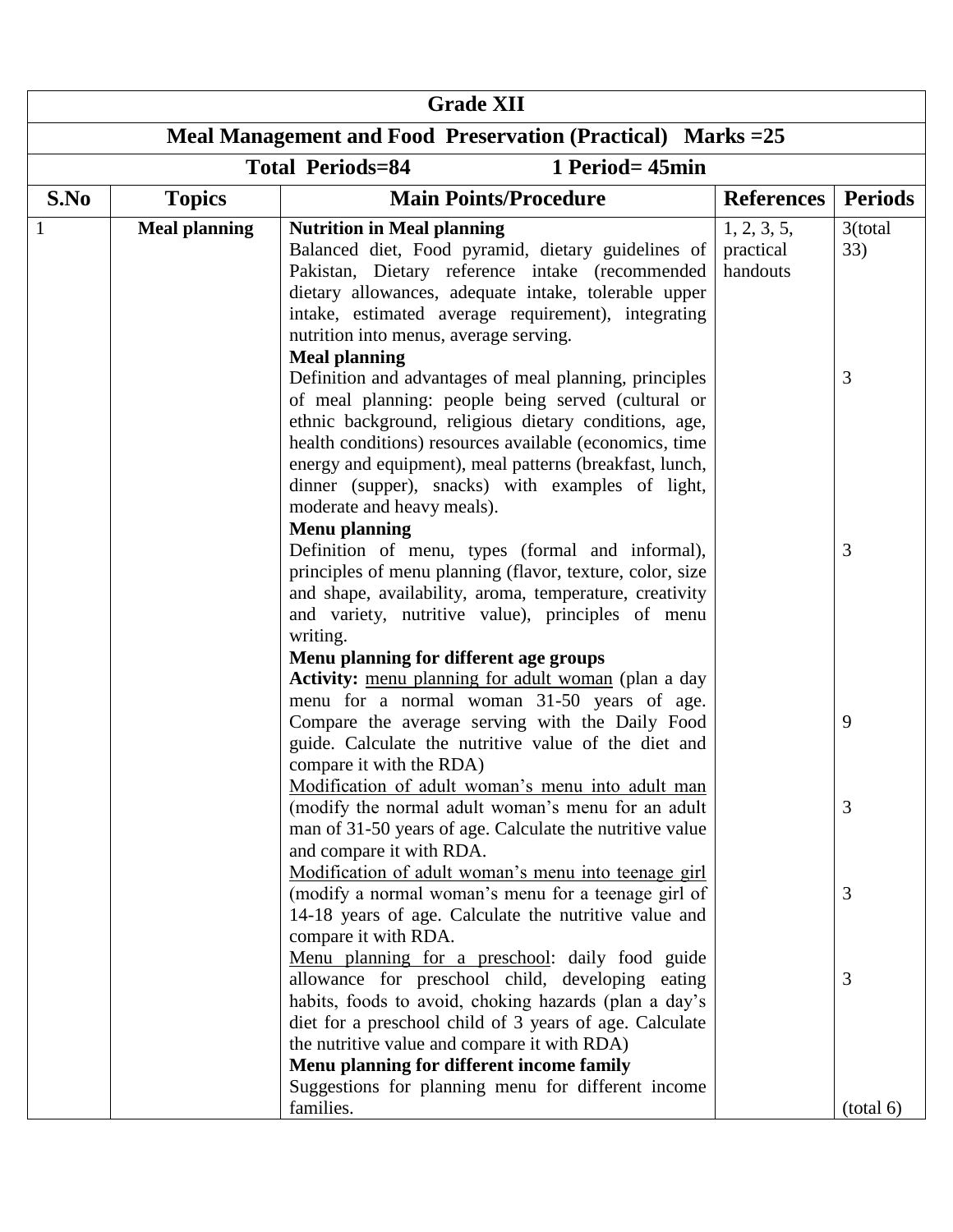|                |                         | Activity: Low income (Plan a whole day's menu for a<br>low income family within cost limit)<br>Middle income (Modify the lunch of low income                                                                                                                        |                                   | 3              |
|----------------|-------------------------|---------------------------------------------------------------------------------------------------------------------------------------------------------------------------------------------------------------------------------------------------------------------|-----------------------------------|----------------|
|                |                         | family for middle income family within cost limit)<br>High income (Modify the dinner of a low income for a                                                                                                                                                          |                                   | 3              |
|                |                         | high income family within cost limit)                                                                                                                                                                                                                               |                                   |                |
| $\overline{2}$ | <b>Meal preparation</b> | <b>Demonstration</b>                                                                                                                                                                                                                                                | Practical                         | (total 24)     |
|                |                         | Presentation of different demonstration topic and<br>preparation of recipes from following topics:                                                                                                                                                                  | handouts                          |                |
|                |                         | Beverages and snacks (definition, importance, types,<br>characteristics of beverages, types of snacks).<br>Desserts (definition, types: fruit, frozen, gelatin, milk,                                                                                               |                                   | 3              |
|                |                         | food value of desserts)<br>Sandwiches (definition, ingredients: bread, spreads,                                                                                                                                                                                     |                                   | 3              |
|                |                         | fillings, garnishes, classification of sandwiches, things<br>to remember in making sandwiches, making simple<br>sandwiches)                                                                                                                                         |                                   | 3              |
|                |                         | Pasta (definition, types, quality, quantity guide for<br>pasta, how to make pasta)<br>Packed meals (guidelines to packed meals, suggested                                                                                                                           |                                   | 3              |
|                |                         | foods, equipment)<br>Salad and salad dressings (definition, classification:<br>appetizer, accompaniment, main course, dessert,                                                                                                                                      |                                   | 3              |
|                |                         | general suggestion for salad making, salad dressings)<br>Soups and accompaniments (stocks, ingredients of<br>stocks, ingredient proportion of stock, types, care of                                                                                                 |                                   | 3              |
|                |                         | stock after preparation, soups, types, service)<br>Cakes and icings (definition, basic cake mixing<br>methods, preparation of pans and baking, test for<br>doneness, cake icings)                                                                                   |                                   | 3              |
|                |                         |                                                                                                                                                                                                                                                                     |                                   | 3              |
| 3              | <b>Meal service</b>     | <b>Setting the table</b><br>Table setting of cloths and mats, napkins, flatware,<br>glassware, dinnerware, definition of individual cover,<br>size of cover, setting of cover, instructions for<br>sketching cover, napkin folding techniques, table<br>etiquettes. | 1, 2, 3,<br>practical<br>handouts | 6(total<br>15) |
|                |                         | <b>Activity:</b> Draw an individual cover showing placement<br>of table appointments of different menus. Make 4<br>different napkin folding techniques.                                                                                                             |                                   |                |
|                |                         | <b>Methods of meal service</b>                                                                                                                                                                                                                                      |                                   |                |
|                |                         | Informal service:                                                                                                                                                                                                                                                   |                                   |                |
|                |                         | Family style breakfast: definition of family style<br>service, rules for table setting, rules for service                                                                                                                                                           |                                   | 3              |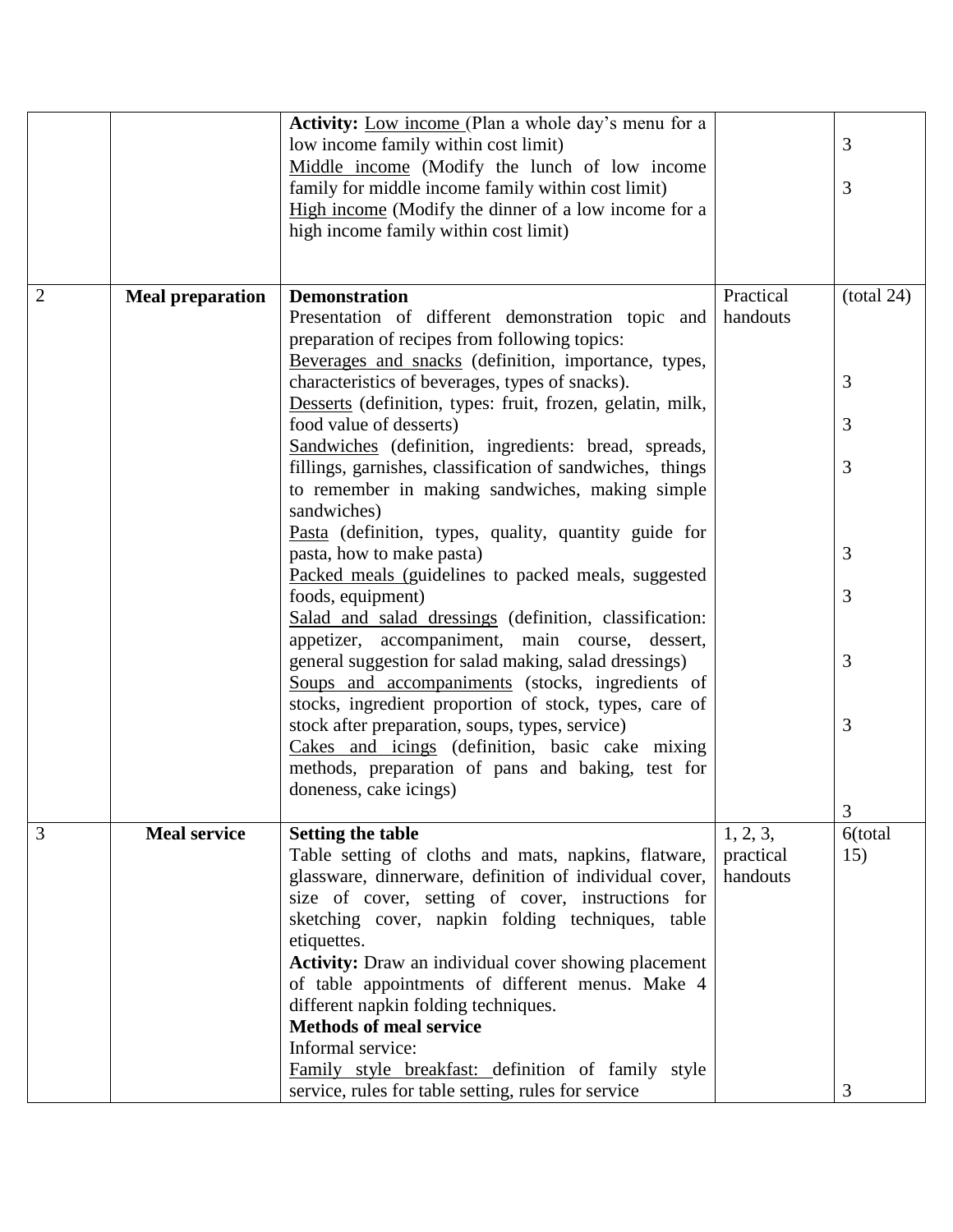|   |                           | Activity: Prepare and perform family style service<br>breakfast. Make the market list of menu and sketch the<br>table setting of family style breakfast.<br>definition, types:<br>Buffet:<br>formal,<br>semi-formal,<br>informal, planning the buffet meal, setting the buffet<br>table.<br>Activity: Plan, prepare and serve an informal buffet<br>lunch for 10 persons.<br>Buffet Tea: types of buffet tea, food for large teas,<br>setting the buffet tea |              | 6 |
|---|---------------------------|--------------------------------------------------------------------------------------------------------------------------------------------------------------------------------------------------------------------------------------------------------------------------------------------------------------------------------------------------------------------------------------------------------------------------------------------------------------|--------------|---|
| 4 | <b>Marketing</b>          | <b>Current prices</b>                                                                                                                                                                                                                                                                                                                                                                                                                                        | Practical    | 3 |
|   |                           | <b>Activity:</b> To find out the current food prices of                                                                                                                                                                                                                                                                                                                                                                                                      | handouts     |   |
|   |                           | different food items (milk group, meat and it's<br>substitutes, lentils, bread and cereal group, vegetables,                                                                                                                                                                                                                                                                                                                                                 |              |   |
|   |                           | fruits, miscellaneous item) and how to calculate the                                                                                                                                                                                                                                                                                                                                                                                                         |              |   |
|   |                           | cost of each item per serving.                                                                                                                                                                                                                                                                                                                                                                                                                               |              |   |
| 5 | <b>Sanitary practices</b> | <b>Adulteration</b>                                                                                                                                                                                                                                                                                                                                                                                                                                          | Practical    | 3 |
|   |                           | Definition, modes of adulteration,<br>classification                                                                                                                                                                                                                                                                                                                                                                                                         | handouts     |   |
|   |                           | (intentional and unintentional), test for detecting some                                                                                                                                                                                                                                                                                                                                                                                                     |              |   |
|   |                           | adulterants, intervention.<br><b>Activity:</b>                                                                                                                                                                                                                                                                                                                                                                                                               |              |   |
|   |                           | Observe and detect adulterants in food.                                                                                                                                                                                                                                                                                                                                                                                                                      |              |   |
| 6 | <b>Preservation</b>       | <b>Preservation</b>                                                                                                                                                                                                                                                                                                                                                                                                                                          | 4, practical | 6 |
|   |                           | Preparation of following preservative<br><b>Activity:</b>                                                                                                                                                                                                                                                                                                                                                                                                    | handouts     |   |
|   |                           | products:                                                                                                                                                                                                                                                                                                                                                                                                                                                    |              |   |
|   |                           | Guava jelly, Apple jam, Apple preserve, Apricot and                                                                                                                                                                                                                                                                                                                                                                                                          |              |   |
|   |                           | Orange Conserve, Apple and Tomato chutney, Tomato<br>sauce.                                                                                                                                                                                                                                                                                                                                                                                                  |              |   |
|   |                           |                                                                                                                                                                                                                                                                                                                                                                                                                                                              |              |   |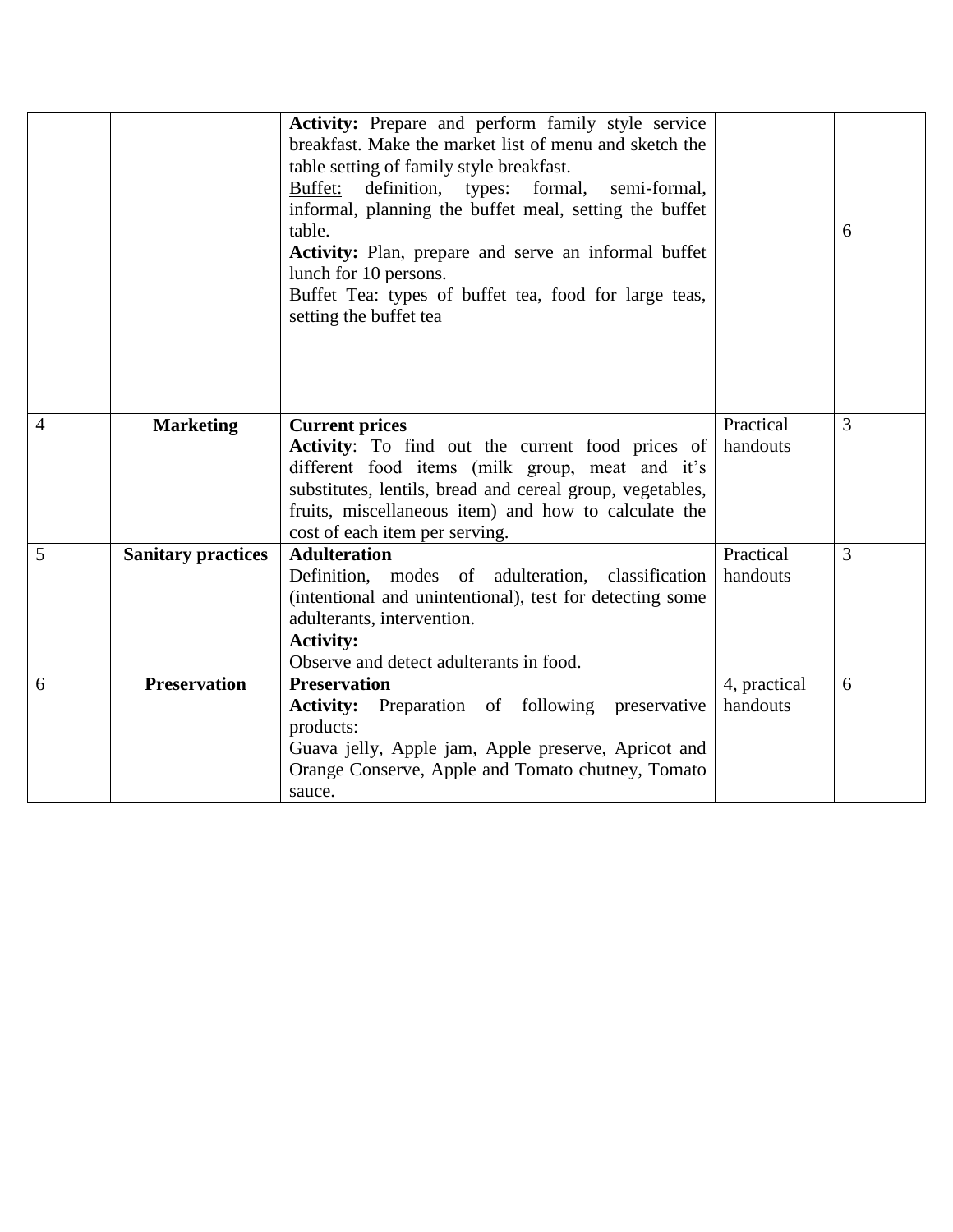## **BOOKS RECOMMENDED**

- 1. Margaret McWilliams, Fundamentals of meal management, 4<sup>th</sup> Edition, Pearson Education, 2005.
- 2. Justin and Rust, Foods, Houghton Mifflin Company, 1967.
- 3. Faye Kinder, Meal management, Macmillan publishing company, 1978.
- 4. Anita Tull, Food and Nutrition, Oxford university press, 1987.
- 5. N. Soriano, A guide to meal management and table services, Rex Book store, 2004.
- 6. Helen Kowlatuk and Alice O kopan, Food for today, Chas. A. Bennett Co. Inc., 1999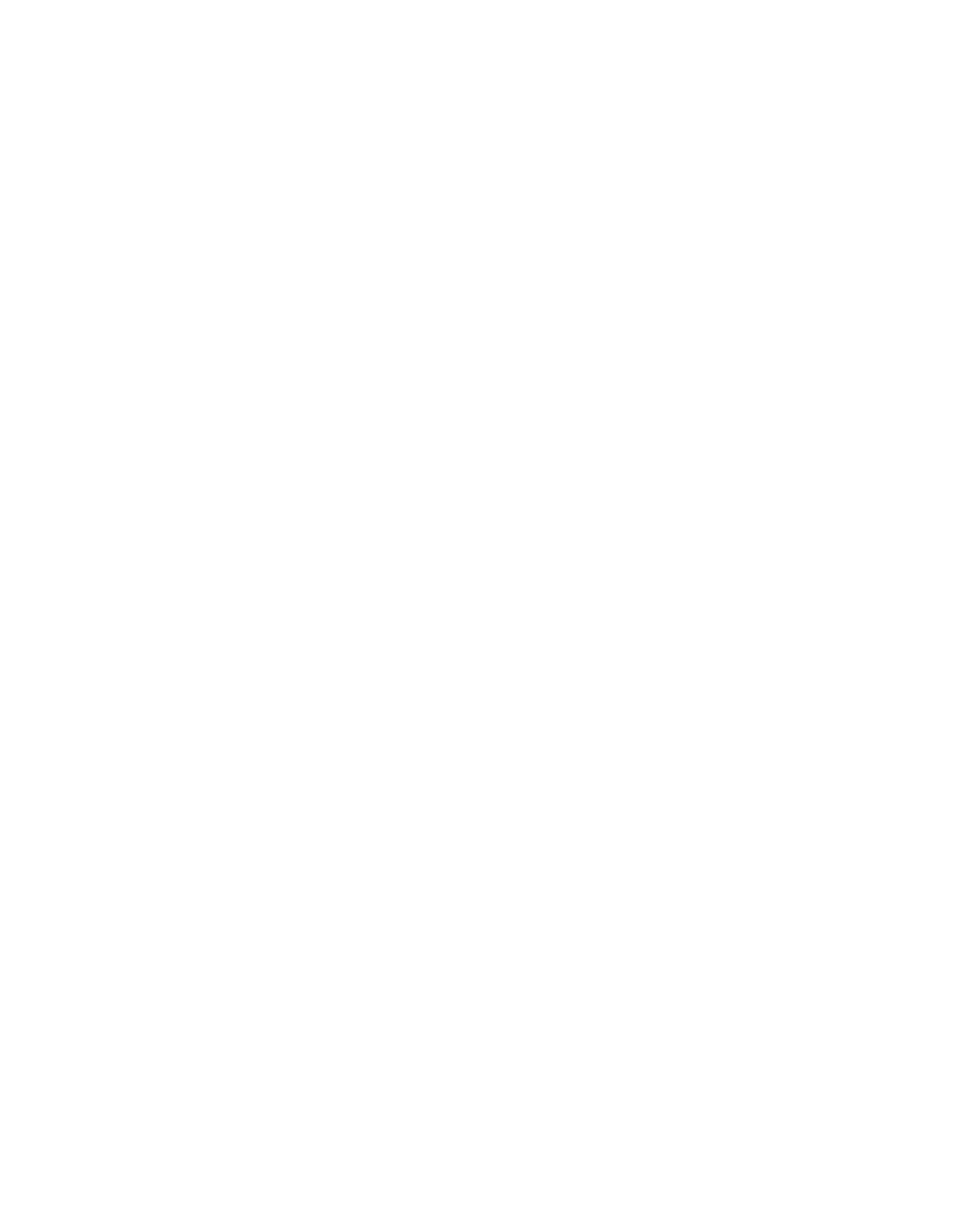| S.NO                    | <b>STEPS</b>                         | <b>MARKS</b> | <b>TOTAL</b> | <b>T.SIGN</b> |
|-------------------------|--------------------------------------|--------------|--------------|---------------|
|                         |                                      |              |              |               |
| $\mathbf{1}$            | DRAFT <sub>(01)</sub>                |              |              |               |
| a                       | Punctuality (0.5)                    |              |              |               |
| b                       | Technique (0.5)                      |              |              |               |
|                         |                                      |              |              |               |
| 2                       | PINNING, MARKING &                   |              |              |               |
|                         | <b>CUTTING(02)</b>                   |              |              |               |
| a                       | Punctuality (0.5)                    |              |              |               |
| b                       | Technique $(0.5)$                    |              |              |               |
| $\mathbf{C}$            | Cutting of Panty (0.5)               |              |              |               |
| d                       | Cutting of Shaped Facing (0.5)       |              |              |               |
|                         |                                      |              |              |               |
| $\overline{\mathbf{3}}$ | <b>STITCHING (03)</b>                |              |              |               |
| a                       | Punctuality & Technique $(0.5)$      |              |              |               |
| h                       | Flat Fell Seam (01)                  |              |              |               |
| $\mathbf{C}$            | Bias Binding / Bias Facing $(0.5)$   |              |              |               |
| d                       | Joining & Attaching of Shaped Facing |              |              |               |
|                         | (0.5)                                |              |              |               |
| e                       | Finishing of Shaped Facing (0.5)     |              |              |               |
|                         |                                      |              |              |               |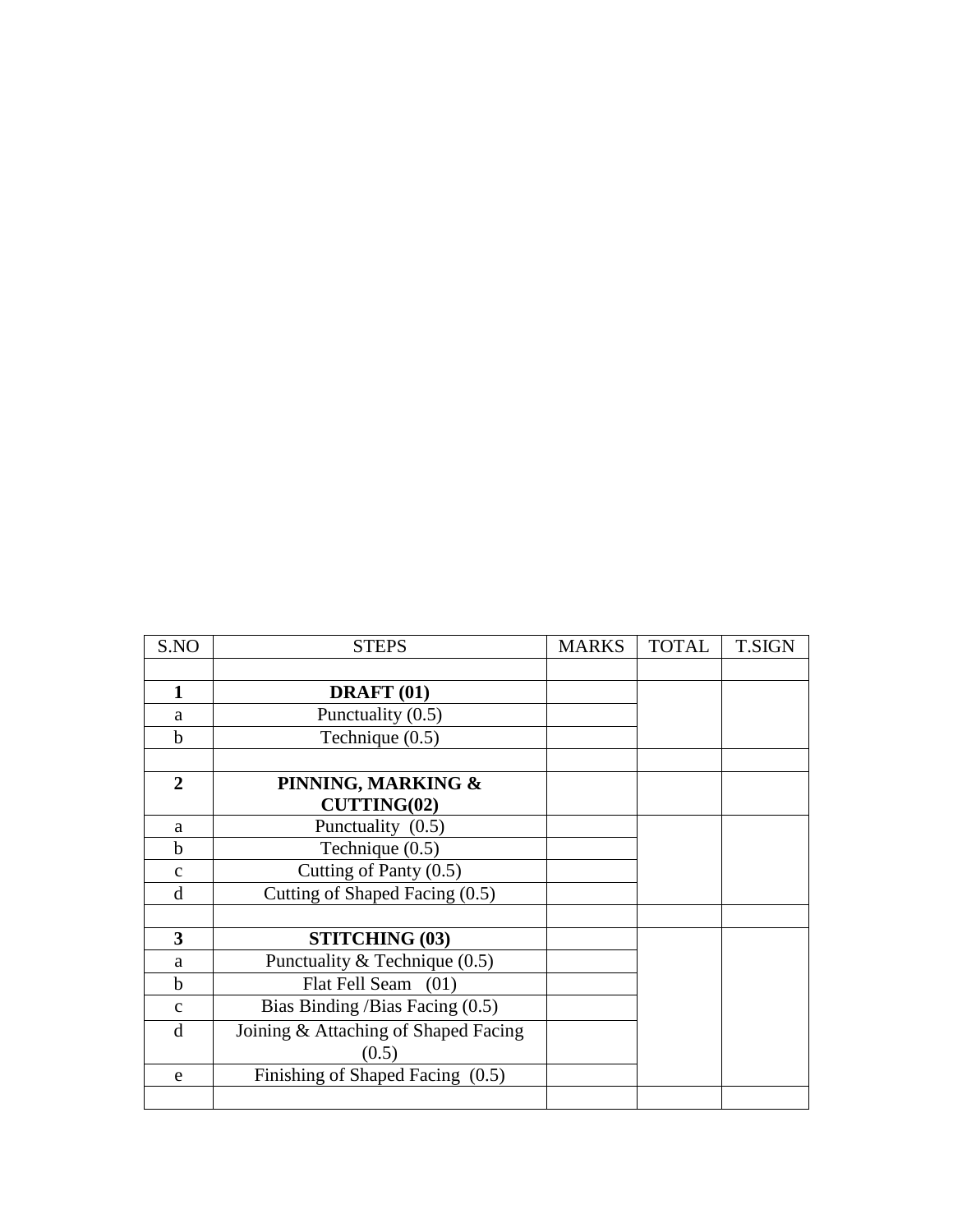| <b>TOTAL MARKS</b> |  |  |
|--------------------|--|--|
| Out of 06          |  |  |
| <b>GRAND TOTAL</b> |  |  |
|                    |  |  |
| <b>REMARKS</b>     |  |  |
|                    |  |  |
| <b>GRADE</b>       |  |  |
|                    |  |  |

|                |                 | <b>EVALUATION SHEET OF PANTY</b> |  |
|----------------|-----------------|----------------------------------|--|
| <b>SECTION</b> | <b>ROLL NO:</b> | <b>NAME:</b>                     |  |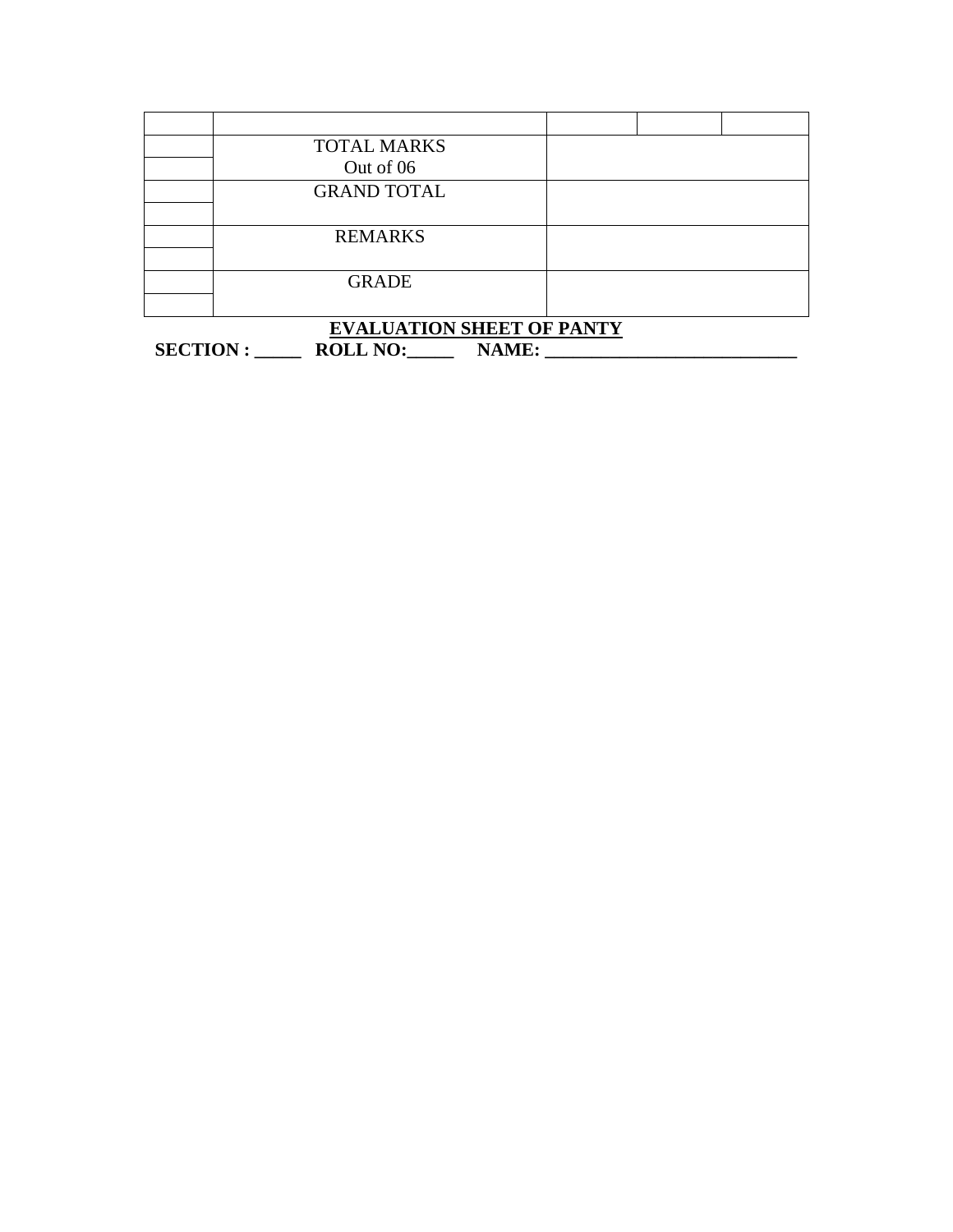#### **EVALUATION SHEET OF SQUARE YOKE FROCK**

|                | <b>SECTION:</b>   |             | <b>ROLL NO:</b> |              | NAME:                                                                                        |                   |             |             |              |
|----------------|-------------------|-------------|-----------------|--------------|----------------------------------------------------------------------------------------------|-------------------|-------------|-------------|--------------|
| S.N            | <b>STEPS</b>      | <b>MARK</b> | <b>TOTA</b>     | <b>T.SIG</b> | S.N                                                                                          | <b>STEPS</b>      | <b>MARK</b> | <b>TOTA</b> | <b>T.SIG</b> |
| $\mathbf 0$    |                   | S           | L               | ${\bf N}$    | $\mathbf 0$                                                                                  |                   | S           | L           | ${\bf N}$    |
|                |                   |             |                 |              |                                                                                              |                   |             |             |              |
| $\mathbf{1}$   | Draft $(01)$      |             |                 |              | $\overline{7}$                                                                               | Preparati         |             |             |              |
|                |                   |             |                 |              |                                                                                              | on &              |             |             |              |
|                |                   |             |                 |              |                                                                                              | <b>Joining of</b> |             |             |              |
|                |                   |             |                 |              |                                                                                              | <b>Sleeve</b>     |             |             |              |
|                |                   |             |                 |              |                                                                                              | (02)              |             |             |              |
| a              | Punctualit        |             |                 |              | $\mathbf{a}$                                                                                 | Punctualit        |             |             |              |
|                | y(0.5)            |             |                 |              |                                                                                              | y(0.5)            |             |             |              |
| $\mathbf b$    | Technique         |             |                 |              | $\mathbf b$                                                                                  | Draft of          |             |             |              |
|                | (0.5)             |             |                 |              |                                                                                              | Sleeve            |             |             |              |
|                |                   |             |                 |              |                                                                                              | Variation         |             |             |              |
|                |                   |             |                 |              |                                                                                              | (0.5)             |             |             |              |
|                |                   |             |                 |              | $\mathbf{c}$                                                                                 | Gathers           |             |             |              |
|                |                   |             |                 |              |                                                                                              | and               |             |             |              |
|                |                   |             |                 |              |                                                                                              | Finishing         |             |             |              |
|                |                   |             |                 |              |                                                                                              | (0.5)             |             |             |              |
| $\overline{2}$ | Pinning,          |             |                 |              | $\mathrm{d}% \left\vert \mathcal{H}\right\vert =\mathrm{d}\left\vert \mathcal{H}\right\vert$ | Joining of        |             |             |              |
|                | <b>Marking</b>    |             |                 |              |                                                                                              | <b>Sleeves</b>    |             |             |              |
|                | $\boldsymbol{\&}$ |             |                 |              |                                                                                              | with              |             |             |              |
|                | Cutting(0         |             |                 |              |                                                                                              | Armhole           |             |             |              |
|                | 2)                |             |                 |              |                                                                                              | (0.5)             |             |             |              |
| a              | Punctualit        |             |                 |              |                                                                                              |                   |             |             |              |
|                | y(0.5)            |             |                 |              |                                                                                              |                   |             |             |              |
| $\mathbf b$    | Technique         |             |                 |              | 8                                                                                            | <b>Collar</b>     |             |             |              |
|                | (0.5)             |             |                 |              |                                                                                              | (02)              |             |             |              |
| $\mathbf c$    | Cutting of        |             |                 |              | a                                                                                            | Draft of          |             |             |              |
|                | Yoke              |             |                 |              |                                                                                              | Collar            |             |             |              |
|                | (0.5)             |             |                 |              |                                                                                              | (0.25)            |             |             |              |
| d              | Cutting of        |             |                 |              | $\mathbf b$                                                                                  | Pinning,          |             |             |              |
|                | Skirt (0.5)       |             |                 |              |                                                                                              | Marking           |             |             |              |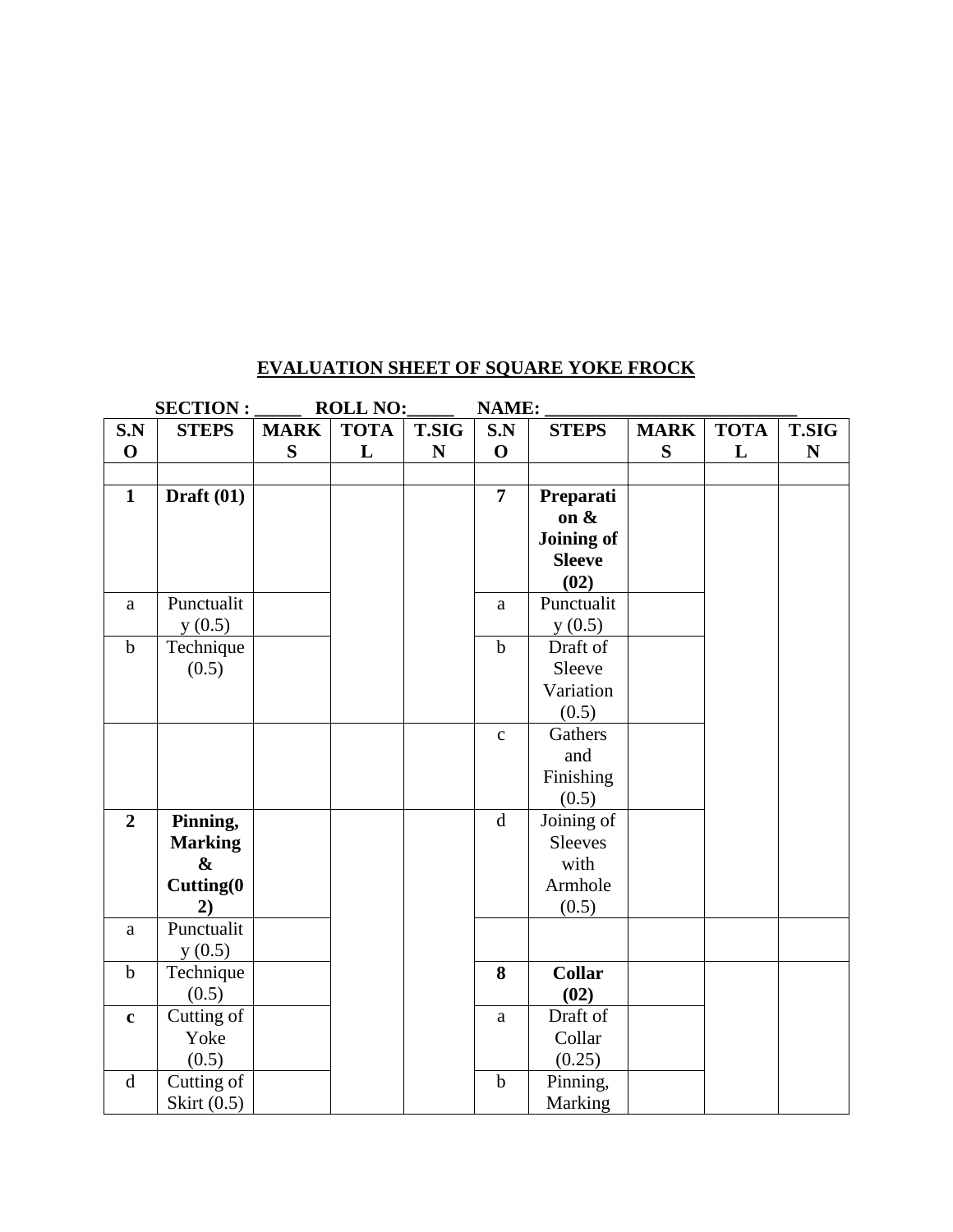|                         |                    |  |                  | & Cutting        |  |  |
|-------------------------|--------------------|--|------------------|------------------|--|--|
|                         |                    |  |                  | (0.25)           |  |  |
| $\mathbf{3}$            | <b>Continuo</b>    |  | $\mathbf d$      | Finishing        |  |  |
|                         | us Bound           |  |                  | (0.5)            |  |  |
|                         | <b>Placket</b>     |  |                  |                  |  |  |
|                         | on Back            |  |                  |                  |  |  |
|                         | <b>Skirt (01)</b>  |  |                  |                  |  |  |
| a                       | Punctualit         |  | $\mathbf e$      | Punctualit       |  |  |
|                         |                    |  |                  |                  |  |  |
| $\mathbf b$             | y(0.5)             |  |                  | y(0.5)           |  |  |
|                         | Accuracy           |  |                  |                  |  |  |
|                         | (0.5)              |  |                  |                  |  |  |
|                         |                    |  |                  |                  |  |  |
| $\overline{\mathbf{4}}$ | <b>Gathers</b>     |  | $\boldsymbol{9}$ | <b>Fasteners</b> |  |  |
|                         | on                 |  |                  | (01)             |  |  |
|                         | <b>Skirts&amp;</b> |  |                  |                  |  |  |
|                         | <b>Finishing</b>   |  |                  |                  |  |  |
|                         | at Bottom          |  |                  |                  |  |  |
|                         | <b>Edge</b>        |  |                  |                  |  |  |
|                         | (1.5)              |  |                  |                  |  |  |
| a                       | Punctualit         |  | a                | Punctualit       |  |  |
|                         | y(0.5)             |  |                  | y(0.5)           |  |  |
| $\mathbf b$             | Technique          |  | $\mathbf b$      | Technique        |  |  |
|                         | $\&$               |  |                  | $\&$             |  |  |
|                         | Accuracy           |  |                  | <b>Neatness</b>  |  |  |
|                         | (0.5)              |  |                  | (0.5)            |  |  |
| $\mathbf{C}$            | Finishing          |  |                  |                  |  |  |
|                         | (0.5)              |  |                  |                  |  |  |
|                         |                    |  |                  |                  |  |  |
| $5\phantom{.0}$         | Joining of         |  |                  | <b>GRAND</b>     |  |  |
|                         | Front &            |  |                  | <b>TOTAL</b>     |  |  |
|                         | <b>Back</b>        |  |                  | <b>OUT OF</b>    |  |  |
|                         | <b>Skirt</b>       |  |                  | 13               |  |  |
|                         | with               |  |                  |                  |  |  |
|                         | <b>Bodice</b>      |  |                  |                  |  |  |
|                         | and                |  |                  |                  |  |  |
|                         | <b>Finishing</b>   |  |                  |                  |  |  |
|                         | of Back            |  |                  |                  |  |  |
|                         | <b>Opening</b>     |  |                  |                  |  |  |
|                         | (1.5)              |  |                  |                  |  |  |
| a                       | Punctualit         |  |                  |                  |  |  |
|                         | y(0.5)             |  |                  | <b>REMAR</b>     |  |  |
| $\mathbf b$             | Technique          |  |                  | <b>KS</b>        |  |  |
|                         | $\&$               |  |                  |                  |  |  |
|                         | Accuracy           |  |                  |                  |  |  |
|                         | (0.5)              |  |                  |                  |  |  |
|                         |                    |  |                  |                  |  |  |
| $\mathbf C$             | Finishing          |  |                  |                  |  |  |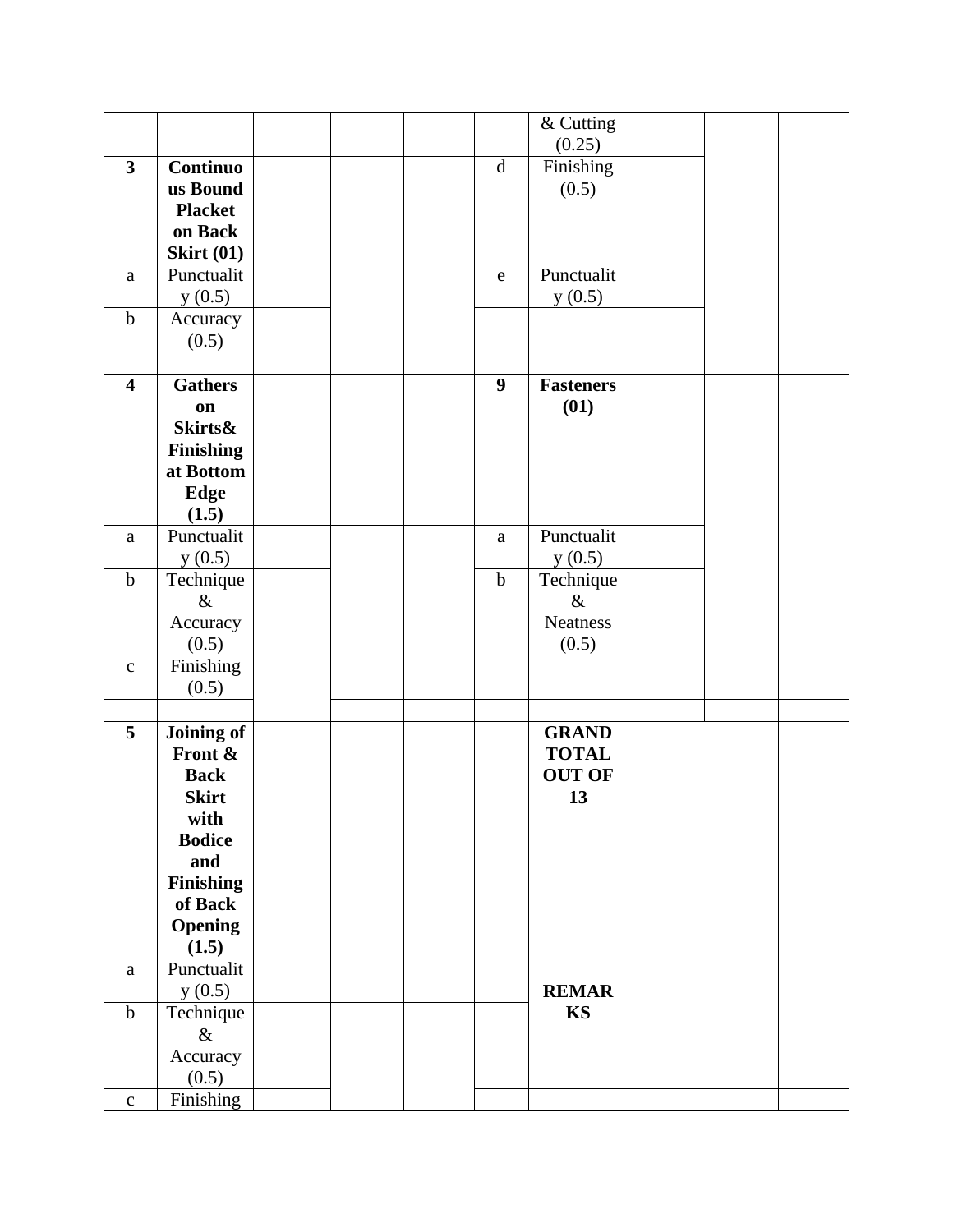|             | (0.5)           |  |  |  |  |
|-------------|-----------------|--|--|--|--|
|             |                 |  |  |  |  |
| 6           | Joining of      |  |  |  |  |
|             | <b>Shoulder</b> |  |  |  |  |
|             | s(01)           |  |  |  |  |
| a           | Punctualit      |  |  |  |  |
|             | y(0.5)          |  |  |  |  |
| $\mathbf b$ | Technique       |  |  |  |  |
|             | $\&$            |  |  |  |  |
|             | Accuracy        |  |  |  |  |
|             | (0.5)           |  |  |  |  |
|             |                 |  |  |  |  |

## **EVALUATION SHEET OF PORTFOLIO**

**SECTION: \_\_\_\_\_ ROLL NO: \_\_\_\_\_ NAME:\_\_\_\_\_\_\_\_\_\_\_\_\_\_\_\_\_\_\_\_\_\_\_**

| S.NO           | <b>ASSIGNMENTS</b>                                    | <b>MARK</b><br>S | <b>T.SIGN</b> |
|----------------|-------------------------------------------------------|------------------|---------------|
|                |                                                       |                  |               |
| A              | <b>DRAFTS</b> (28.5)                                  |                  |               |
| $\mathbf{1}$   | Draft of Kurta on 1/4 scale                           |                  |               |
| $\overline{2}$ | Draft of Straight Pyjama on 1/4 scale                 |                  |               |
| 3              | Draft of Ara Pyjama on 1/4 scale                      |                  |               |
| $\overline{4}$ | Draft of Basic Bodice Block for a Pre-school<br>Girl  |                  |               |
| 5              | Draft of Waist Line Frock for a Pre-school Girl       |                  |               |
| 6              | Draft of High-Waist Frock for a Pre-school<br>Girl    |                  |               |
| $\overline{7}$ | Draft of Low-Waist Frock for a Pre-school<br>Girl     |                  |               |
| 8              | Draft of Square Yoke Frock for a Pre-school<br>Girl   |                  |               |
| 9              | Draft of Round Yoke Frock for a Pre-school<br>Girl    |                  |               |
| 10             | Draft of A-Line Frock for a Pre-school Girl           |                  |               |
| 11             | Draft of Skirt & Blouse for a Pre-school Girl         |                  |               |
| 12             | Draft of Semi Circular Skirt for a Pre-school<br>Girl |                  |               |
| 13             | Draft of Basic Sleeve for a Pre-school Girl           |                  |               |
| 14             | <b>Sleeve Variations</b>                              |                  |               |
| a              | Gathers at Top                                        |                  |               |
| $\mathbf b$    | <b>Gathers at Bottom</b>                              |                  |               |
| $\mathbf{C}$   | Gathers at Both Ends (Top & Bottom)                   |                  |               |
| 15             | Draft of Rolled Collar for a Pre-school Girl          |                  |               |
| 16             | Draft of Peter Pan Collar for a Pre-school Girl       |                  |               |
| 17             | Draft of Panty for a Pre-school Girl                  |                  |               |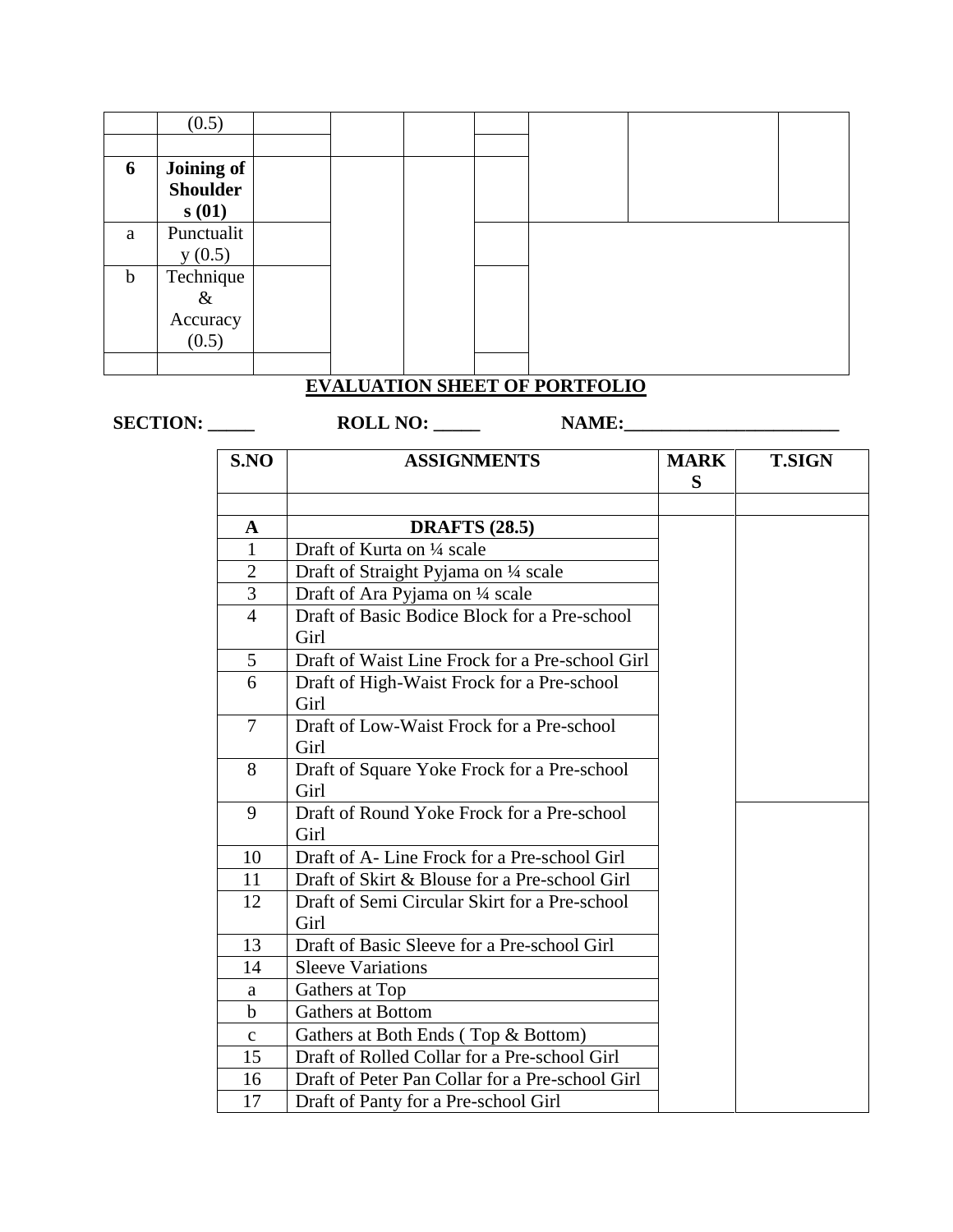| B           | <b>SAMPLE OF KURTA NECKLINE</b><br>(1.5) |  |
|-------------|------------------------------------------|--|
|             |                                          |  |
| $\mathbf C$ | <b>SAMPLE OF EMBROIDERY (01)</b>         |  |
|             |                                          |  |
| D           | <b>KNITTING (04)</b>                     |  |
|             | <b>Stockinet Stitch</b><br>(0.5)         |  |
|             | Garter Stitch<br>(0.5)                   |  |
|             | Rib Stitch<br>(0.5)                      |  |
|             | <b>Moss Stitch</b><br>(0.5)              |  |
|             | Lace Stitch<br>(01)                      |  |
|             | Cable Stitch<br>(01)                     |  |
|             |                                          |  |
| E           | LABEL(01)                                |  |
|             |                                          |  |
| F           | <b>STAIN REMOVAL (02)</b>                |  |
|             |                                          |  |
|             |                                          |  |
|             |                                          |  |
|             | <b>GRAND TOTAL OUT OF 38</b>             |  |
|             | <b>REMARKS</b>                           |  |
|             |                                          |  |
|             |                                          |  |
|             |                                          |  |
|             | <b>GRADE</b>                             |  |
|             |                                          |  |
|             |                                          |  |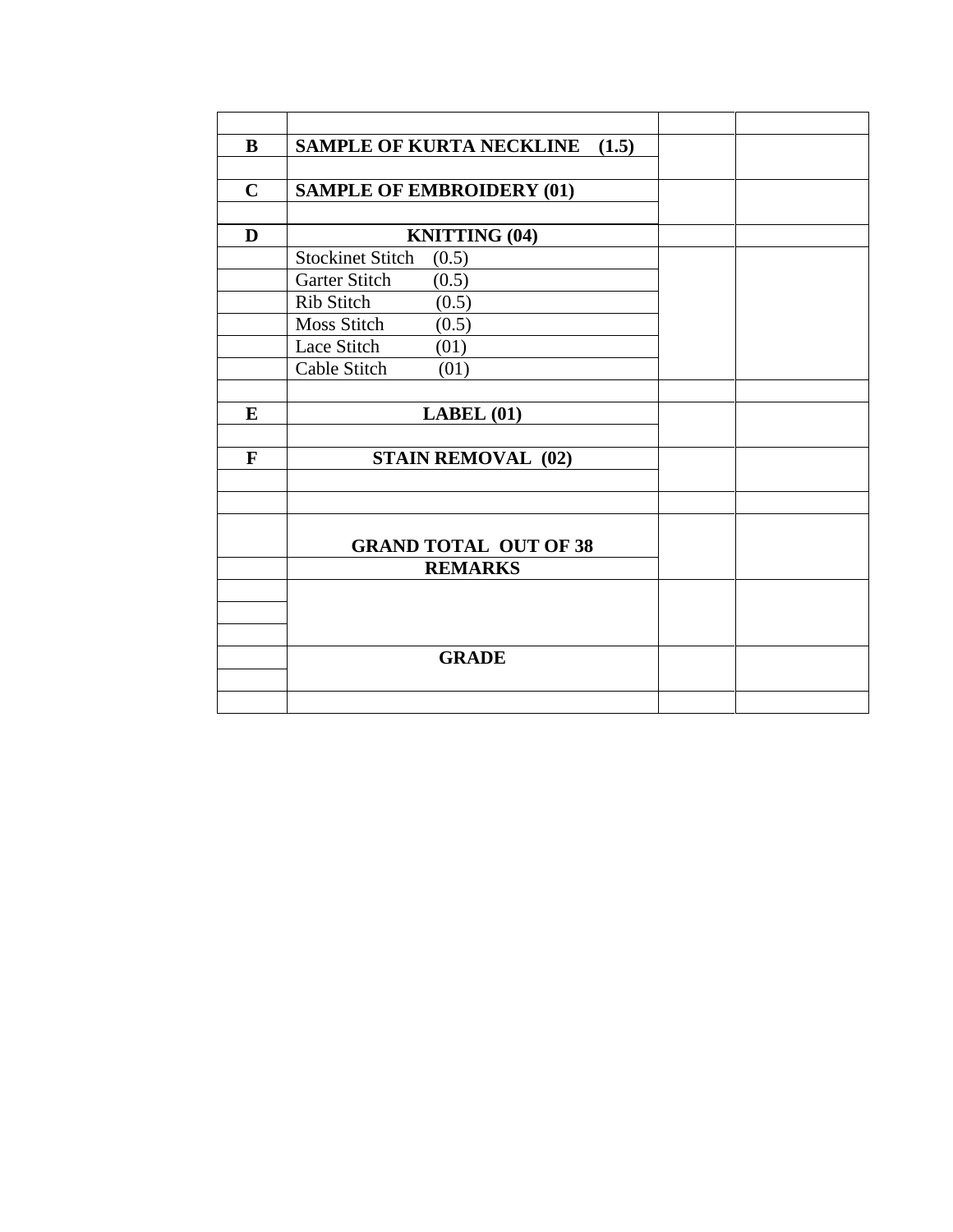## **CRITERIA OF GRADES IN PROJECTS**

| <b>MARKS GAINED</b> | <b>GRADE GIVEN</b> |
|---------------------|--------------------|
| 91% and above       | $A+$               |
| $86\% - 90\%$       | A                  |
| $80\% - 85\%$       | $B+$               |
| 76% - 79%           | B                  |
| $70\% - 75\%$       | $\mathcal{C}$      |
| $60\% - 69\%$       | D                  |
| 55% - 59%           | E                  |
| Below 55%           | U (ungraded)       |

## **Marking Scheme:Applied Arts**

| ٦U<br><b>P.TIC</b> | - 16 | rks<br>.    | rca.<br>- - - - - |
|--------------------|------|-------------|-------------------|
|                    | ◡◡   | ب<br>$\sim$ |                   |

## **Distribution of Practical marks**

| S.No | $\cdots$<br>--<br>11 V | .<br>' iva | exam | necte o<br>ั∿เ⊾<br>$ -$ | ௱<br>Total |
|------|------------------------|------------|------|-------------------------|------------|
|      | J4                     | IΔ         | U6   | . .                     | ں سے       |

| S.No<br>Projects | <b>Marks</b> |
|------------------|--------------|
|------------------|--------------|